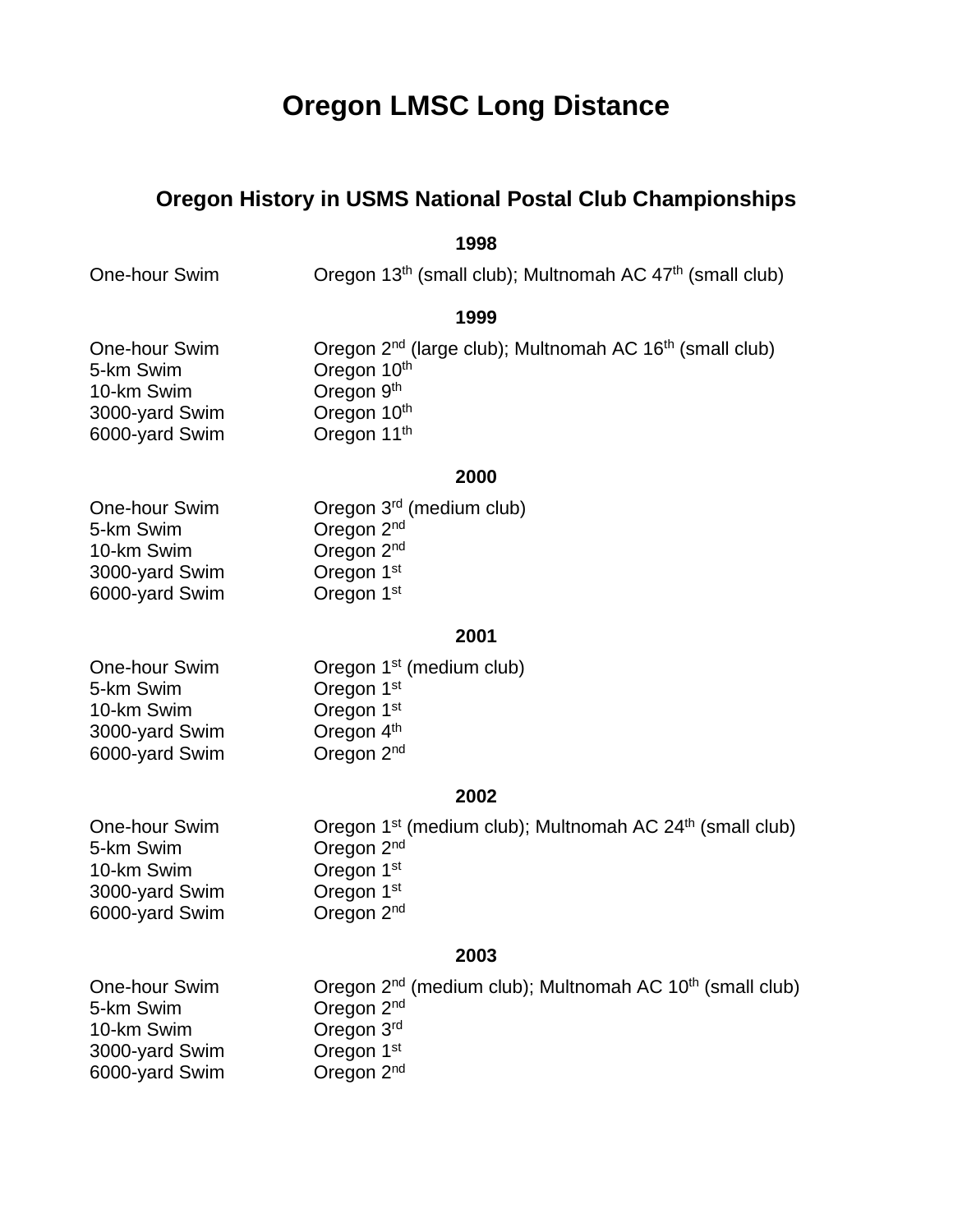**2004**

One-hour Swim **Oregon 1<sup>st</sup>** (large club); Multnomah AC 35<sup>th</sup> (small club) 5-km Swim **Oregon 5th; Multnomah AC 34nd** 10-km Swim **Oregon 7th**; Multnomah AC 19th 3000-yard Swim **Oregon 1st**; Multnomah AC 21st 6000-yard Swim Oregon 2nd; Multnomah AC 11th

#### **2005**

5-km Swim Oregon 4<sup>th</sup> 10-km Swim Oregon 12<sup>th</sup> 3000-yard Swim Cregon 1st<br>6000-yard Swim Cregon 2<sup>nd</sup> 6000-yard Swim

One-hour Swim **Oregon 4<sup>th</sup>** (medium club); Multnomah AC 68<sup>th</sup> (small club)

#### **2006**

5-km Swim Cregon 3rd<br>10-km Swim Cregon 2<sup>nd</sup> 10-km Swim Oregon 2nd 3000-yard Swim 6000-yard Swim Oregon 2nd

One-hour Swim Cregon 1<sup>st</sup> (large club)<br>5-km Swim Cregon 3<sup>rd</sup>

#### **2007**

| One-hour Swim  | Oregon 4 <sup>th</sup> (extra large club) |
|----------------|-------------------------------------------|
| 5-km Swim      | Oregon 4 <sup>th</sup>                    |
| 10-km Swim     | Oregon 7 <sup>th</sup>                    |
| 3000-yard Swim | Oregon 2 <sup>nd</sup>                    |
| 6000-yard Swim | Oregon 2 <sup>nd</sup>                    |

#### **2008**

One-hour Swim **Oregon 3<sup>rd</sup>** (extra large club) 5-km Swim Cregon 1st<br>10-km Swim Cregon 3rd 10-km Swim 3000-yard Swim Oregon 1st 6000-yard Swim Oregon 1st

#### **2009**

5-km Swim 10-km Swim **Oregon** 1st 3000-yard Swim Oregon 1st 6000-yard Swim Oregon 1st

One-hour Swim Oregon 3<sup>rd</sup> (extra large club)<br>5-km Swim Oregon 1<sup>st</sup>

## **2010**

One-hour Swim Oregon 2rd (extra large club); SWMS 2nd (medium club) 5-km Swim Oregon 1<sup>st</sup>; SWMS 3<sup>rd</sup> 10-km Swim Oregon 1st; SWMS 3rd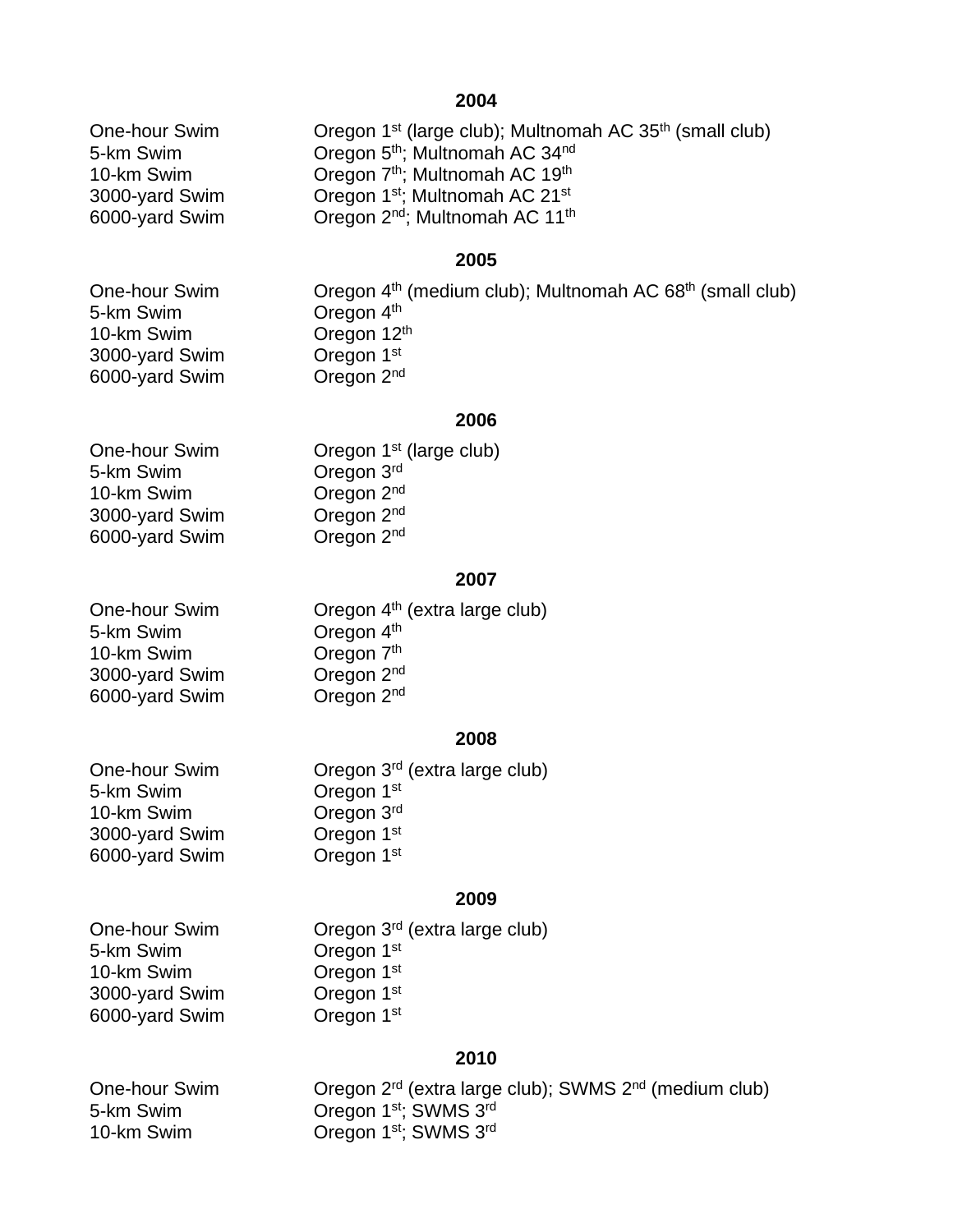| 3000-yard Swim | Oregon 1 <sup>st</sup> ; SWMS 8 <sup>th</sup> |
|----------------|-----------------------------------------------|
| 6000-yard Swim | Oregon 1 <sup>st</sup> ; SWMS 6 <sup>th</sup> |

# **2011**

| One-hour Swim  | Oregon 3 <sup>rd</sup> (extra large club); SWMS 4 <sup>th</sup> (medium club) |
|----------------|-------------------------------------------------------------------------------|
| 5-km Swim      | Oregon 1 <sup>st</sup> ; SWMS 6th                                             |
| 10-km Swim     | Oregon 1 <sup>st</sup>                                                        |
| 3000-yard Swim | Oregon 1 <sup>st</sup> ; SWMS 6th                                             |
| 6000-yard Swim | Oregon 1 <sup>st</sup>                                                        |

#### **2012**

One-hour Swim Oregon 3<sup>rd</sup> (extra large club); SWMS 3<sup>rd</sup> (medium club)<br>5-km Swim Oregon 1<sup>st</sup> 5-km Swim Cregon 1st<br>10-km Swim Cregon 1st 10-km Swim Cregon 1<sup>st</sup><br>3000-yard Swim Cregon 1<sup>st</sup> 3000-yard Swim 6000-yard Swim Oregon 1st

## **2013**

One-hour Swim **Oregon 1st (large club)** 5-km Swim Cregon 1st<br>
10-km Swim Cregon 2<sup>nd</sup> 10-km Swim Cregon 2<sup>nd</sup><br>3000-yard Swim Cregon 1<sup>st</sup> 3000-yard Swim Cregon 1<sup>st</sup><br>6000-yard Swim Cregon 1<sup>st</sup> 6000-yard Swim

# **2014**

5-km Swim Cregon 1st<br>
10-km Swim Cregon 1st 10-km Swim Cregon 1<sup>st</sup><br>3000-yard Swim Cregon 1<sup>st</sup> 3000-yard Swim Oregon 1st<br>6000-yard Swim Oregon 1st 6000-yard Swim

One-hour Swim **Oregon 2<sup>nd</sup>** (extra large club)

#### **2015**

| One-hour Swim  | Oregon 2 <sup>nd</sup> (large club) |
|----------------|-------------------------------------|
| 5-km Swim      | Oregon 2 <sup>nd</sup>              |
| 10-km Swim     | Oregon 1 <sup>st</sup>              |
| 3000-yard Swim | Oregon 3rd                          |
| 6000-yard Swim | Oregon 1 <sup>st</sup>              |
|                |                                     |

#### **2016**

| One-hour Swim  | Oregon 2 <sup>nd</sup> (large club) |
|----------------|-------------------------------------|
| 5-km Swim      | Oregon 2 <sup>nd</sup>              |
| 10-km Swim     | Oregon 2 <sup>nd</sup>              |
| 3000-yard Swim | Oregon 3rd                          |
| 6000-yard Swim | Oregon 2 <sup>nd</sup>              |